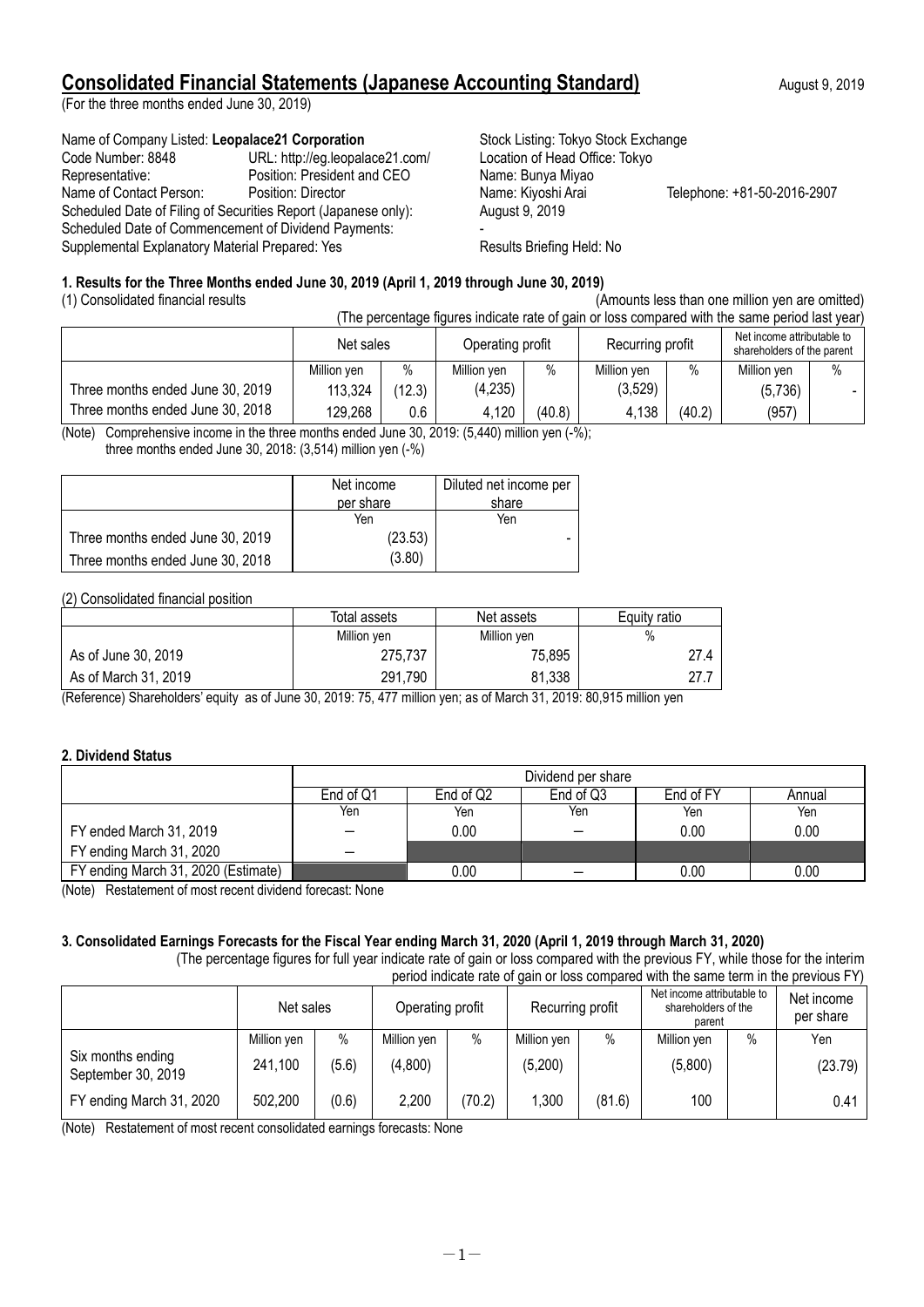## **4. Other**

- (1) Changes in major subsidiaries during the subject period (change in specific subsidiaries resulting in a change in the scope of consolidation): None
- (2) Use of accounting procedures specific to the preparation of quarterly financial statements: Yes (Note) Refer to pg. 10 "Application of accounting methods specific to the preparation of quarterly consolidated financial statements" for details.
- (3) Changes in accounting principles, procedures or reporting methods used in preparation of financial statements
	- (i) Changes in accounting policies accompanying revision of accounting standards, etc.: None
		- (ii) Changes in accounting policies other than (i) above: None
		- (iii) Changes in accounting estimates: None
		- (iv) Restatements: None
- (4) Total number of outstanding shares (common stock)
	- (i) Total number of outstanding shares at term end (including treasury stock)
		- As of June 30, 2019: 244,882,515 shares, As of March 31, 2019: 244,882,515 shares
	- (ii) Total treasury stock at term end As of June 30, 2019: 1,059,210 shares, As of March 31, 2019: 1,067,510shares
	- (iii) Average number of outstanding shares during the period As of June 30, 2019: 243,817,377 shares, As of June 30, 2018: 252,008,897 shares
- \*Indication regarding the status of auditing:

These financial statements are not subject to auditing under the Financial Instruments and Exchange Act.

\*Explanation on the proper use of the business forecasts, and other special notices:

(Note on the business forecasts and other forward-looking statements)

The business forecasts and other forward-looking statements contained in this report are based on information currently available to the Company and on certain assumptions that Leopalace21 has judged to be reasonable. Readers should be aware that a variety of factors might cause actual results to differ significantly from these forecasts.

For assumptions of business forecasts and notes on the proper use of these forecasts, please refer to pg. 6 "1. Business Results (3) Explanation of consolidated earnings forecasts and other future predictions."

(Method for the acquisition of supplemental explanatory material)

Supplemental Explanatory Material on quarterly financial statements is scheduled to be posted on the Company's web site on August 9, 2019.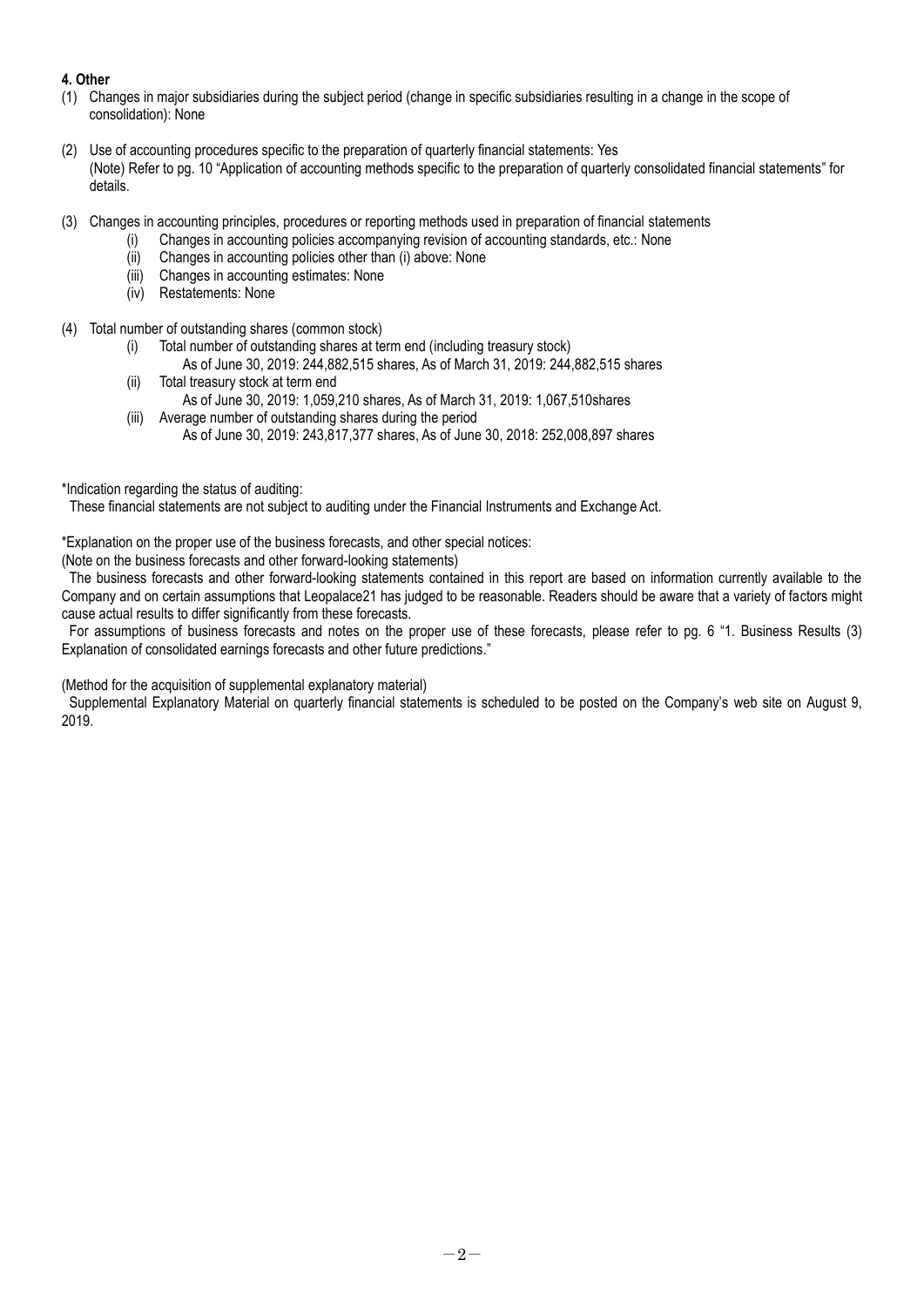# **Table of Contents**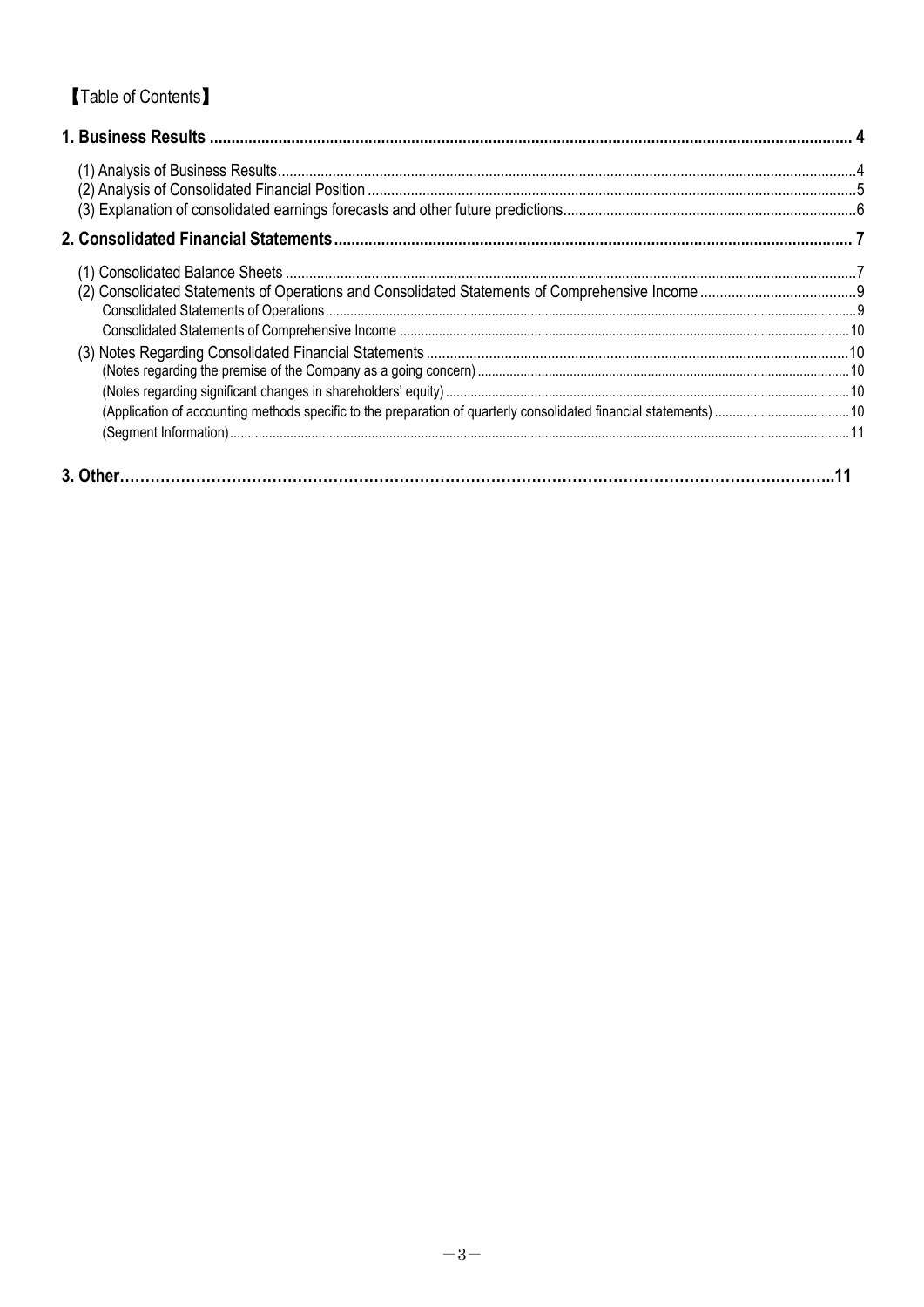### <span id="page-3-0"></span>**1. Business Results**

Before explanations concerning business results, we sincerely apologize to the parties concerned, including the owners and tenants of properties constructed by the Company as well as all our stakeholders, for the trouble we have caused due to construction defects confirmed in certain properties constructed by the Company. Defects include parting wall defects, discrepancies of insulation materials in parting walls, exterior wall structures not meeting qualifications certified by the Minister of Land, Infrastructure and Transport (MLIT), ceiling construction defects, and fireproof parting wall structures not meeting qualifications certified by the MLIT ("defects related to parting walls, etc.").

We are fully aware that the defects related to parting walls, etc. is a problem that should not have been caused by a construction company that deals in apartment buildings. We will continue to conduct investigations and repairs of apartments on a company-wide basis and make every effort to prevent recurrence of such problems.

# <span id="page-3-1"></span>**(1) Analysis of Business Results**

|                                  |           |                  |                  | (Million yen)                                                  |
|----------------------------------|-----------|------------------|------------------|----------------------------------------------------------------|
|                                  | Net sales | Operating profit | Recurring profit | Net income<br>attributable to<br>shareholders of the<br>parent |
| Three months ended June 30, 2019 | 113,324   | (4,235)          | (3,529)          | (5,736)                                                        |
| Three months ended June 30, 2018 | 129,268   | 4,120            | 4,138            | (957)                                                          |
| <b>Difference</b>                | (15, 944) | (8,355)          | (7,667)          | (4, 778)                                                       |

During the subject quarter, Although weaknesses continues mainly in exports, the domestic economy showed gradual progression supported by improvements in corporate earnings, employment, and corporate earnings.

New housing starts of leased units decreased 14.9% year-on-year for 10 consecutive months, due to the environmental change in apartment loans.

As the number of vacant houses continues to increase and recovery in nationwide demand becomes difficult, achieving stable occupancy rates requires constructing apartments in areas with high demand, in addition to providing high-quality products and services that meet tenants' needs.

Under these conditions, the Leopalace21 Group (the "Group") aiming to create corporate and new social value with the basic policy of "Supporting continuous growth of core businesses in ways that further increase corporate value while constructing a base for growth areas" announced in the Medium-term Management Plan "Creative Evolution 2020". We will work together as a company in conducting investigations and repair works, taking effort to restore trust as soon as possible.

As a result, consolidated net sales for the subject first quarter came to 113,324 million yen (down 12.3% year-on-year),Operating loss was 4,235 million yen (Operating profit was 4,120million yen in the same period of the previous year),Ordinary loss was 3,529 million yen (Ordinary profit was 4,138million yen in the same period of the previous year).

An extraordinary loss of 4,505million yen was recorded for losses related to parting wall deficiencies confirmed in certain apartments constructed by the Company, resulting in net loss attributable to shareholders of the parent of 5,736million yen(Increased loss of 4,778 million yen in the same period of the previous year).

(Million yen)

(Actual figures by segment)

|                                 |                                        |                                        |            |                                        |                                        | (IVIIIIION YEN) |
|---------------------------------|----------------------------------------|----------------------------------------|------------|----------------------------------------|----------------------------------------|-----------------|
|                                 |                                        | Net sales                              |            |                                        | Operating profit                       |                 |
|                                 | Three months<br>ended<br>June 30, 2018 | Three months<br>ended<br>June 30, 2019 | Difference | Three months<br>ended<br>June 30, 2018 | Three months<br>ended<br>June 30, 2019 | Difference      |
| Leasing Business                | 111,847                                | 100,380                                | (11, 467)  | 7,214                                  | (1,735)                                | (8,949)         |
| <b>Development Business</b>     | 12,450                                 | 7,330                                  | (5, 119)   | (891)                                  | (1, 515)                               | (624)           |
| <b>Elderly Care Business</b>    | 3,360                                  | 3,606                                  | 245        | (366)                                  | (170)                                  | 196             |
| Hotels, Resort & Other Business | 1,611                                  | 2,008                                  | 397        | (612)                                  | 299                                    | 912             |
| Adjustments                     |                                        |                                        |            | (1,222)                                | (1, 112)                               | 109             |
| Total                           | 129,268                                | 113,324                                | (15, 944)  | 4,120                                  | (4,235)                                | (8, 355)        |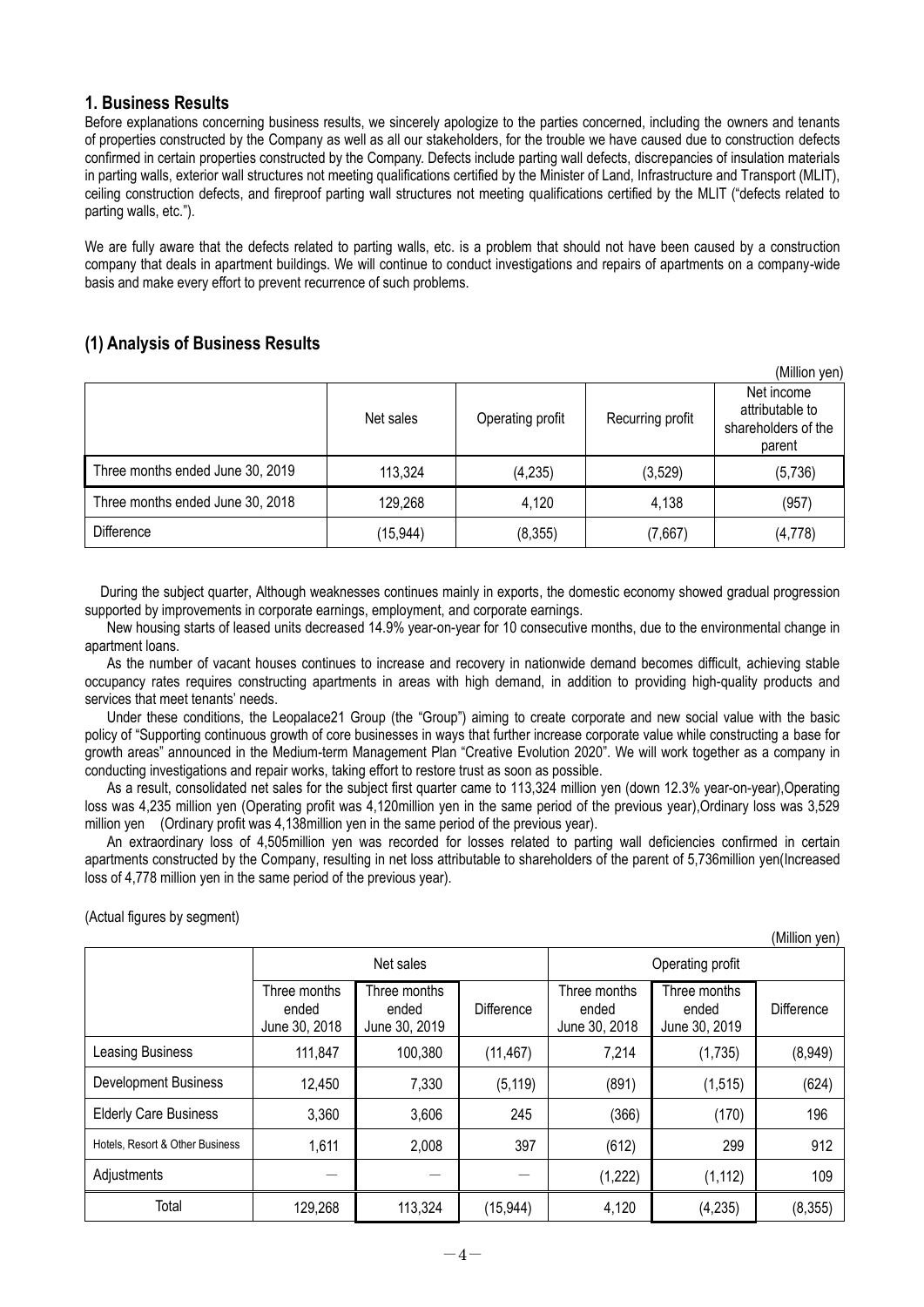#### (i) Leasing Business

In the Leasing Business, the Company provides added-value services such as "my DIY" which enable tenants to decorate their rooms, promotes smart apartments which enable remote control of electrical appliances and check whether doors are locked, as well as security system installations in alliance with large security companies. Also, in order to achieve stable occupancy rates, the Company is strengthening sales against corporate customers and increasing support for foreign tenants. In the ASEAN region, the Company develops and manages serviced apartments and offices.

The occupancy rate at the end of the subject quarter was 81.40% (down 10.70 points from the end of the same period of the previous year) and the average occupancy rate for the period was 81.90% (down 10.66 points year-on-year). The number of units under management at the end of the subject first quarter was 575,000 (increasing 0 from the end of the previous fiscal year).

As a result, net sales amounted to 100,380 million yen (down 10.30% year-on-year), and operating loss was 1,735million yen (operating profits 7,214 million yen year-on-year)

#### (ii) Development Business

In the Development Business, the Company focused on supplying apartments in the three metropolitan areas where solid leasing demand is anticipated supported by an increase in population, as well as providing high quality and forefront strategic products. In addition, the Company implemented a new brand attempting to strengthen product competitiveness, expanded construction variations based on "ideal land use", and has begun reconsidering suppliers and product prices to improve profitability.

Also, subsidiary Life Living Co., Ltd. operates the development business of condominiums and apartments and subsidiary Morizou Co., Ltd., provides luxury custom-built homes made with Kiso-hinoki.

As a result of orders becoming sluggish due to intensified competition in the metropolitan areas and changes in the environment of apartment loans, orders received during the subject quarter amounted to 3,226 million yen (down 80.3% year-on-year) and orders received outstanding stood at 49,265 million yen (down 24.9% from the end of the same period of the previous year).

As a result, net sales came to 7,330 million yen (down 41.1% year-on-year) and operating loss was 1,515 million yen (compared to an operating loss of 624 million yen in the same period of the previous year).

#### (iii) Elderly Care Business

As a strategic growth business, the profitability of the Elderly Care Business improved due to increases in the occupancy rate of existing facilities, and is steadily transitioning to becoming black in the final year of the medium-term management plan.

Net sales were 3,606 million yen (up 7.3% year-on-year), and operating loss was 170 million yen (improvement of 196 million yen year-on-year).

#### (iv) Hotels, Resort & Other Business

Net sales of the resort facilities in Guam, hotels in Japan, and other businesses including the finance business were 2,008 million yen (up 24.6% year-on-year) and operating profit was 299 million yen (compared to an operating loss of 612 million yen in the same period of the previous year).

|                      |           |             | (IVIIIIIUIT VEIT) |
|----------------------|-----------|-------------|-------------------|
|                      | Assets    | Liabilities | Net assets        |
| As of June 30, 2019  | 275.737   | 199,841     | 75,895            |
| As of March 31, 2019 | 291,790   | 210,452     | 81,338            |
| Difference           | (16, 053) | (10, 611)   | (5, 442)          |

 $(M)$ llion yen)

#### <span id="page-4-0"></span>**(2) Analysis of Consolidated Financial Position**

Total assets at the end of the subject quarter decreased 16,053 million yen from the end of the previous fiscal year to 275,737million yen. This was mainly attributable to a decrease of 13,227 million yen in cash and cash equivalents,1,981 million yen in investment securities,1,700 million yen in construction in progress,1,110 million yen in leased assets (net),despite an increase of 2,416 million in deferred tax assets.

Total liabilities decreased 10,611 million yen from the end of the previous fiscal year to 199,841 million yen. This was mainly attributable to a decrease of 3,307 million yen in short and long-term advances received, 2,207 million yen in accounts payable for completed projects, 2,171 million yen in accounts payable -other, 2,403 million yen in interest-bearing debt.

Net assets decreased 5,442 million yen from the end of the previous fiscal year to 75,895 million yen. This was mainly due to a decrease of 5,738 million yen in retained earnings due to the recording of a net loss attributable to parent company shareholders of 5,736 million yen. The ratio of shareholders' equity to assets dropped 0.3 points from the end of the previous fiscal year to 27.4.%.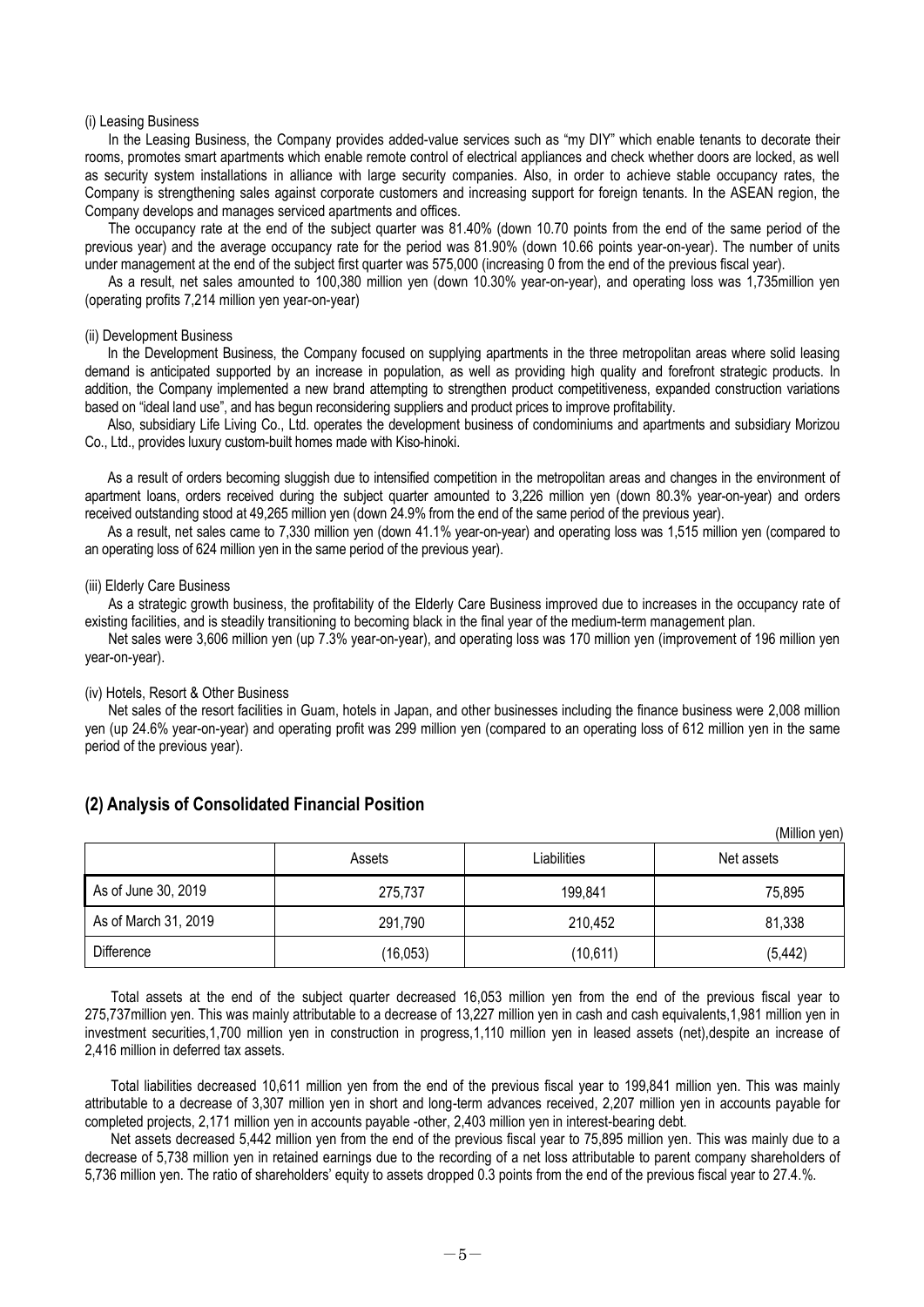# <span id="page-5-0"></span>**(3) Explanation of consolidated earnings forecasts and other future predictions**

Concerning consolidated earnings forecasts, there has been no change to the first half and fiscal year figures from those financial statements published on May10 2019.Earnings forecasts are judged by the Company based on information currently available to the Company as of the publication of this statement, and actual results may differ from these forecasts due to a variety of factors.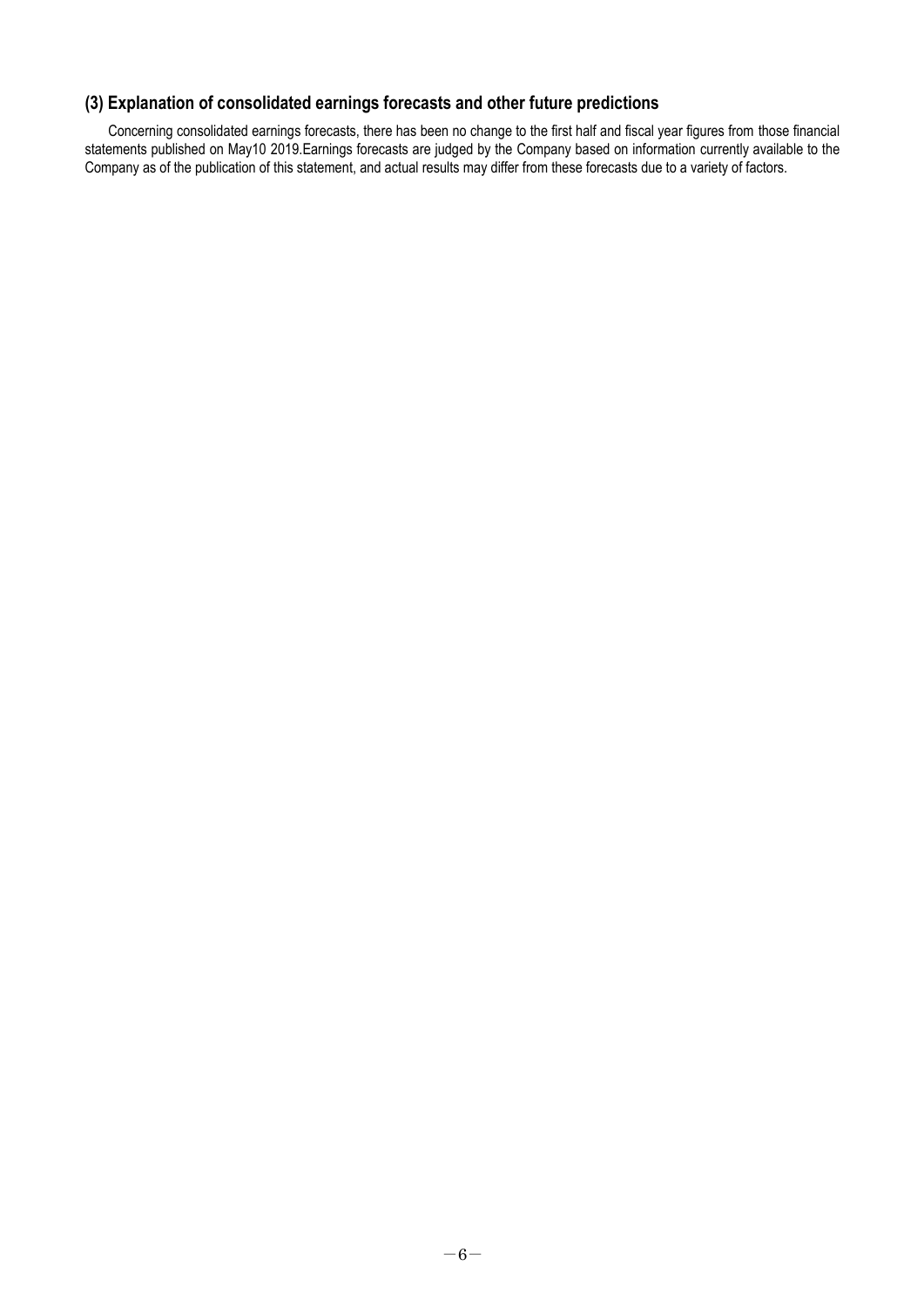# <span id="page-6-0"></span>**2. Consolidated Financial Statements**

# <span id="page-6-1"></span>**(1) Consolidated Balance Sheets**

| (Million yen)                              |               |                |  |  |
|--------------------------------------------|---------------|----------------|--|--|
|                                            | June 30, 2019 | March 31, 2019 |  |  |
| <assets></assets>                          |               |                |  |  |
| <b>Current assets</b>                      |               |                |  |  |
| Cash and cash equivalents                  | 71,309        | 84,536         |  |  |
| Trade receivables                          | 6,786         | 6,908          |  |  |
| Accounts receivable for completed projects | 1,317         | 1,709          |  |  |
| Operating loans                            | 202           | 256            |  |  |
| Real estate for sale                       | 2,371         | 1,027          |  |  |
| Real estate for sale in progress           | 5,461         | 5,554          |  |  |
| Payment for construction in progress       | 663           | 680            |  |  |
| Prepaid expenses                           | 3,050         | 2,952          |  |  |
| <b>Others</b>                              | 6,256         | 7,274          |  |  |
| Allowance for doubtful accounts            | (117)         | (142)          |  |  |
| <b>Total current assets</b>                | 97,301        | 110,757        |  |  |
| <b>Non-current assets</b>                  |               |                |  |  |
| Property, plant, and equipment             |               |                |  |  |
| Buildings and structures (net)             | 40,282        | 40,542         |  |  |
| Machinery, equipment, and vehicles (net)   | 10,923        | 11,185         |  |  |
| Land                                       | 49,236        | 49,221         |  |  |
| Leased assets (net)                        | 10,621        | 11,732         |  |  |
| Construction in progress                   | 1,769         | 3,470          |  |  |
| Others (net)                               | 7,439         | 7,062          |  |  |
| Total property, plant, and equipment       | 120,273       | 123,215        |  |  |
| Intangible fixed assets                    |               |                |  |  |
| Goodwill                                   | 2,184         | 2,324          |  |  |
| Others                                     | 6,788         | 7,250          |  |  |
| <b>Total intangible fixed assets</b>       | 8,973         | 9,575          |  |  |
| Investments and other assets               |               |                |  |  |
| Investment securities                      | 14,921        | 16,903         |  |  |
| Bad debts                                  | 1,092         | 501            |  |  |
| Long-term prepaid expenses                 | 3,017         | 3,252          |  |  |
| Deferred tax assets                        | 26,066        | 23,650         |  |  |
| Others                                     | 4,837         | 4,548          |  |  |
| Allowance for doubtful accounts            | (1,045)       | (941)          |  |  |
| <b>Total investments and other assets</b>  | 48,890        | 47,914         |  |  |
| <b>Total non-current assets</b>            | 178,136       | 180,705        |  |  |
| <b>Deferred assets</b>                     | 299           | 327            |  |  |
| <b>Total assets</b>                        | 275,737       | 291,790        |  |  |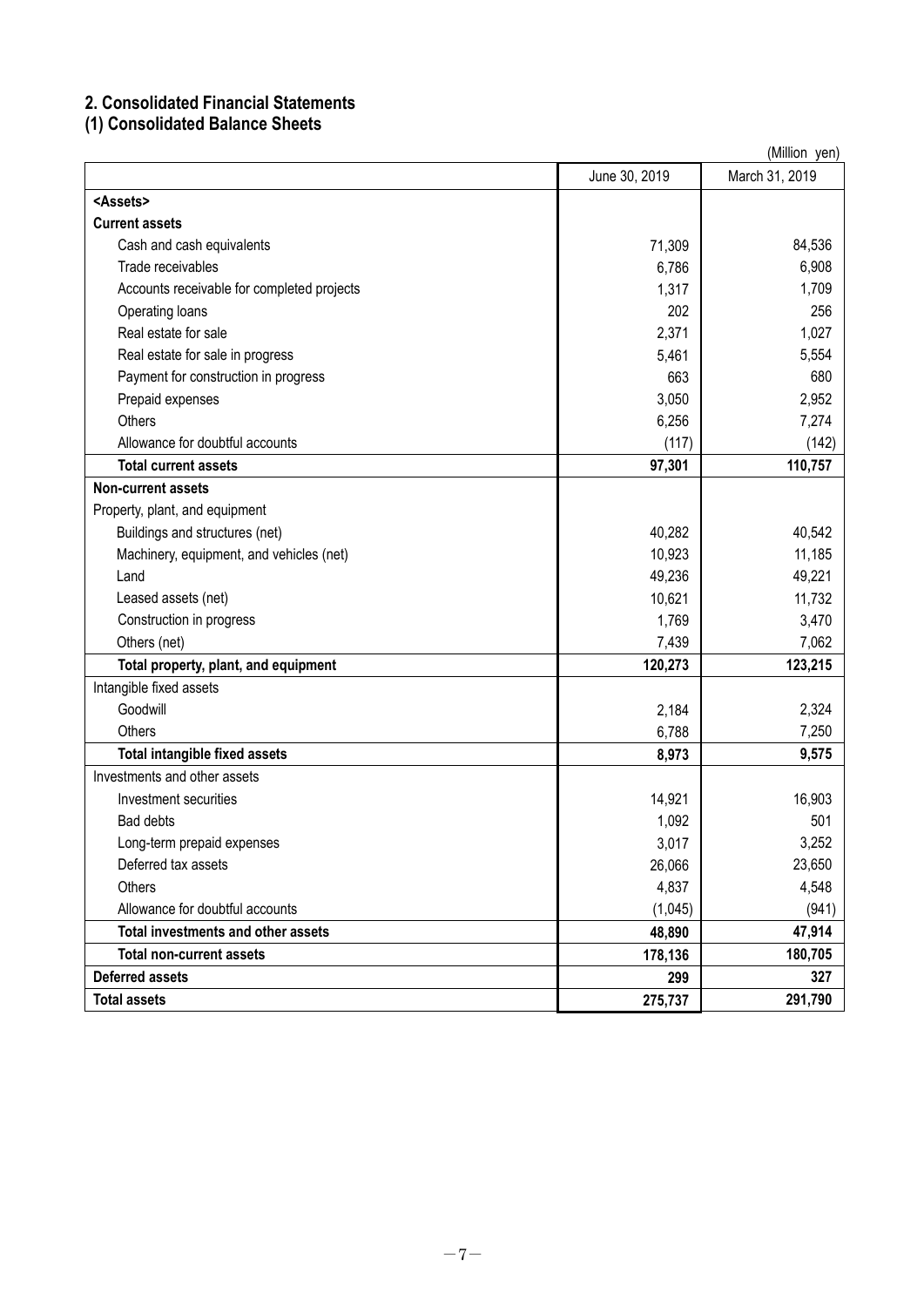| (Million yen)                                          |               |                |  |  |
|--------------------------------------------------------|---------------|----------------|--|--|
|                                                        | June 30, 2019 | March 31, 2019 |  |  |
| <liabilities></liabilities>                            |               |                |  |  |
| <b>Current liabilities</b>                             |               |                |  |  |
| Electronically recorded obligations -operating         | 633           | 897            |  |  |
| Accounts payable                                       | 3,296         | 4,037          |  |  |
| Accounts payable for completed projects                | 2,507         | 4,715          |  |  |
| Short-term borrowings                                  | 3,750         | 3,838          |  |  |
| Bonds due within one year                              | 3,516         | 3,966          |  |  |
| Lease obligations                                      | 5,085         | 5,320          |  |  |
| Accounts payable -other                                | 12,750        | 14,922         |  |  |
| Accrued income taxes                                   | 410           | 798            |  |  |
| Advances received                                      | 31,979        | 34,635         |  |  |
| Customer advances for projects in progress             | 3,329         | 3,651          |  |  |
| Provision for bonuses                                  | 269           |                |  |  |
| Reserve for warranty obligations on completed projects | 321           | 347            |  |  |
| Reserve for fulfillment of guarantees                  | 1,104         | 1,138          |  |  |
| Reserve for loss related to repair works               | 51,685        | 50,707         |  |  |
| Reserve for apartment vacancy loss                     | 9,297         | 8,826          |  |  |
| Others                                                 | 3,562         | 3,963          |  |  |
| <b>Total current liabilities</b>                       | 133,502       | 141,765        |  |  |
| <b>Non-current liabilities</b>                         |               |                |  |  |
| <b>Bonds</b>                                           | 8,103         | 8,103          |  |  |
| Long-term debt                                         | 17,654        | 18,318         |  |  |
| Lease obligations                                      | 7,534         | 8,501          |  |  |
| Long-term advances received                            | 11,217        | 11,869         |  |  |
| Lease/guarantee deposits received                      | 6,508         | 6,599          |  |  |
| Provision for Directors' bonuses                       | 5             | 5              |  |  |
| Reserve for apartment vacancy loss                     | 3,902         | 3,902          |  |  |
| Liability for retirement benefit                       | 8,295         | 8,213          |  |  |
| Others                                                 | 3,116         | 3,172          |  |  |
| <b>Total non-current liabilities</b>                   | 66,338        | 68,687         |  |  |
| <b>Total liabilities</b>                               | 199,841       | 210,452        |  |  |
| <net assets=""></net>                                  |               |                |  |  |
| Shareholders' equity                                   |               |                |  |  |
| Common stock                                           | 75,282        | 75,282         |  |  |
| Capital surplus                                        | 45,148        | 45,148         |  |  |
| Retained earnings                                      | (44, 374)     | (38, 635)      |  |  |
| Treasury stock                                         | (650)         | (655)          |  |  |
| Total shareholders' equity                             | 75,406        | 81,140         |  |  |
| Accumulated other comprehensive income                 |               |                |  |  |
| Net unrealized gains on "other securities"             | 277           | 280            |  |  |
| Foreign currency translation adjustments               | 89            | (176)          |  |  |
| Remeasurements of defined benefit plans                | (295)         | (327)          |  |  |
| Total accumulated other comprehensive income           | 71            | (224)          |  |  |
| Share subscription rights                              | 400           | 404            |  |  |
| <b>Non-controlling interests</b>                       | 17            | 17             |  |  |
| <b>Total net assets</b>                                | 75,895        | 81,338         |  |  |
| <b>Total liabilities and net assets</b>                | 275,737       | 291,790        |  |  |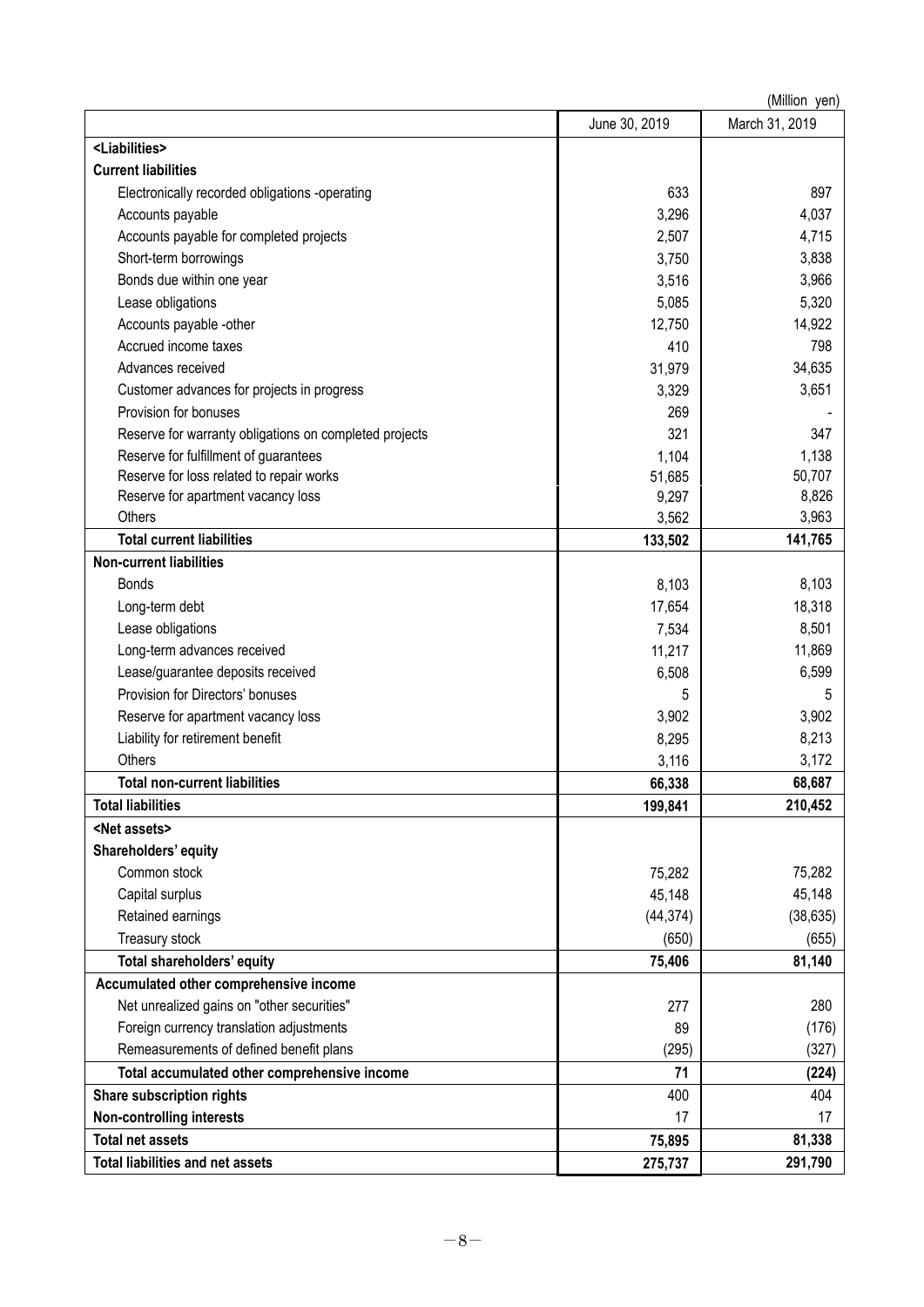# <span id="page-8-0"></span>**(2) Consolidated Statements of Operations and Consolidated Statements of Comprehensive Income**

# <span id="page-8-1"></span>**Consolidated Statements of Operations**

|                                                              |                       | (Million yen)         |
|--------------------------------------------------------------|-----------------------|-----------------------|
|                                                              | Three months ended    | Three months ended    |
|                                                              | June 30, 2019         | June 30, 2017         |
|                                                              | (Apr. 2019-Jun. 2019) | (Apr. 2018-Jun. 2018) |
| <b>Net sales</b>                                             | 113,324               | 129,268               |
| <b>Cost of sales</b>                                         | 102,042               | 105,408               |
| <b>Gross profit</b>                                          | 11,282                | 23,860                |
| Selling, general and administrative expense                  | 15,517                | 19,740                |
| <b>Operating profit or Loss</b>                              | (4, 235)              | 4,120                 |
| Non-operating income                                         |                       |                       |
| Interest income                                              | 22                    | 31                    |
| Dividend income                                              | 71                    | 68                    |
| Anonymous partnership investment income                      | 977                   |                       |
| Valuation gains of investment securities                     | 83                    | 82                    |
| Foreign exchange gains                                       |                       | 101                   |
| Other                                                        | 32                    | 50                    |
| <b>Total non-operating income</b>                            | 1,188                 | 334                   |
| <b>Non-operating expenses</b>                                |                       |                       |
| Interest expenses                                            | 165                   | 196                   |
| Foreign exchange losses                                      | 112                   |                       |
| Bond issuance fee                                            | 44                    | 49                    |
| Other                                                        | 160                   | 71                    |
| <b>Total non-operating expenses</b>                          | 482                   | 316                   |
| <b>Recurring profit or loss</b>                              | (3, 529)              | 4,138                 |
| <b>Extraordinary income</b>                                  |                       |                       |
| Gain on sales of property, plant and equipment               |                       | $\overline{2}$        |
| Gain on sales of investment securities                       | 16                    |                       |
| Gain on reversal of share acquisition rights                 | 17                    |                       |
| Gain on cancellation of contracts                            | 350                   |                       |
| <b>Total extraordinary income</b>                            | 383                   | $\mathbf{2}$          |
| <b>Extraordinary losses</b>                                  |                       |                       |
| Loss on sale of property, plant and equipment                | 1                     | 22                    |
| Provision of reserve for loss related to repair works        | 3,827                 | 5,000                 |
| Loss related to repairs                                      | 678                   |                       |
| <b>Total extraordinary losses</b>                            | 4,506                 | 5,022                 |
| Income (loss) before taxes and other adjustments             | (7,652)               | (881)                 |
| Income taxes                                                 | (1, 916)              | 101                   |
| Net income (loss)                                            | (5,736)               | (983)                 |
| Net income (loss) attributable to non-controlling interests  | 0                     | (25)                  |
| Net income (loss) attributable to shareholders of the parent | (5, 736)              | (957)                 |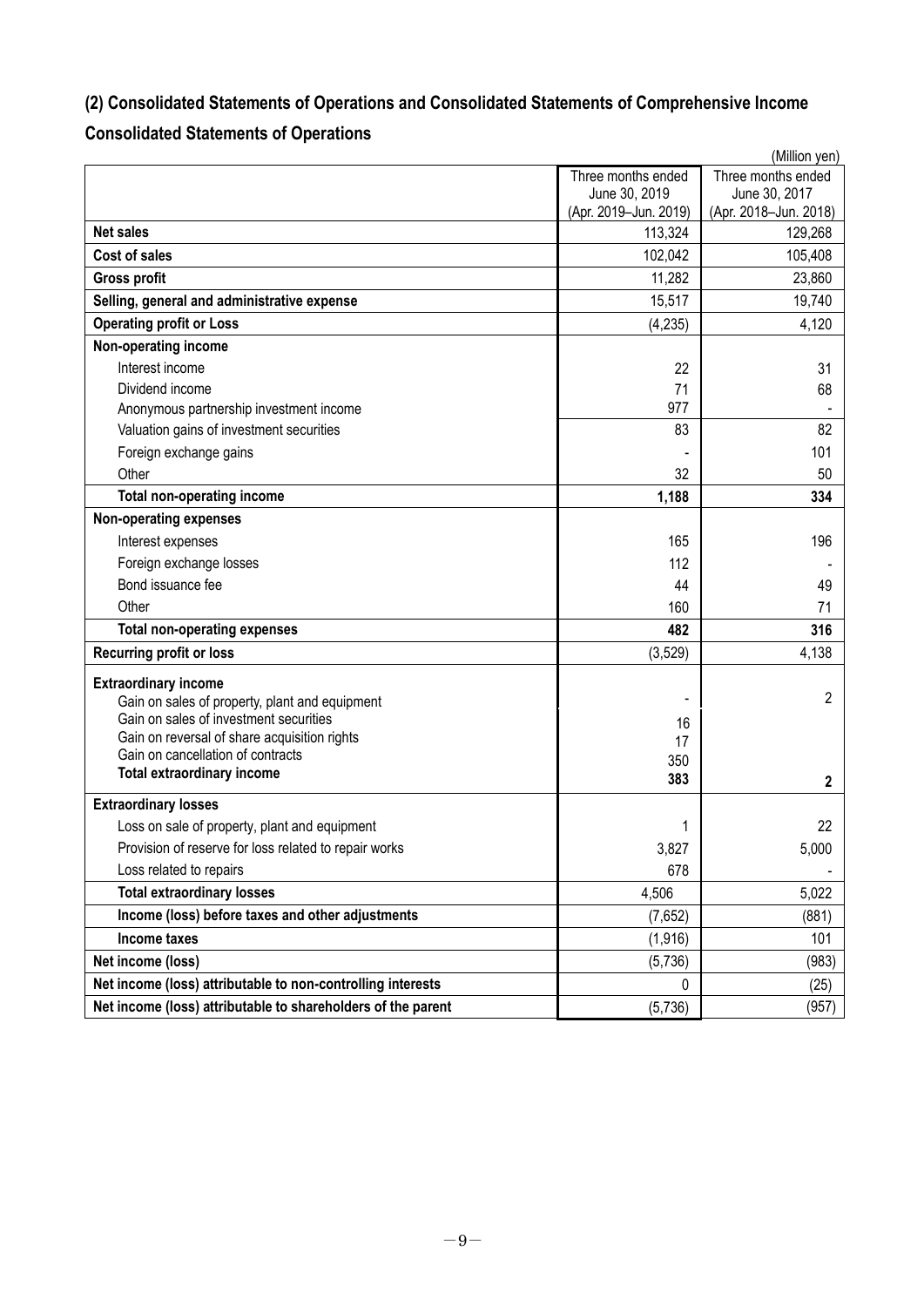# <span id="page-9-0"></span>**Consolidated Statements of Comprehensive Income**

|                                                                     |                       | (Million yen)         |
|---------------------------------------------------------------------|-----------------------|-----------------------|
|                                                                     | Three months ended    | Three months ended    |
|                                                                     | June 30, 2018         | June 30, 2017         |
|                                                                     | (Apr. 2019-Jun. 2019) | (Apr. 2018-Jun. 2018) |
| Net income (loss)                                                   | (5,736)               | (983)                 |
| Other comprehensive income                                          |                       |                       |
| Net unrealized gains on "other securities"                          | (2)                   | 283                   |
| Foreign currency translation adjustments                            | 267                   | (2,851)               |
| Remeasurements of defined benefit plans                             | 31                    | 41                    |
| Share of other comprehensive income of entities using equity method | (0)                   | (4)                   |
| Total other comprehensive income                                    | 295                   | (2,531)               |
| <b>Comprehensive income</b>                                         | (5, 440)              | (3, 514)              |
| (Breakdown)                                                         |                       |                       |
| Comprehensive income attributable to shareholders of the parent     | (5, 440)              | (3, 487)              |
| Comprehensive income attributable to non-controlling interests      |                       | (27)                  |

# <span id="page-9-1"></span>**(3) Notes Regarding Consolidated Financial Statements**

<span id="page-9-2"></span>**(Notes regarding the premise of the Company as a going concern)**

There are no relevant items.

### <span id="page-9-3"></span>**(Notes regarding significant changes in shareholders' equity)**

There are no relevant items.

### <span id="page-9-4"></span>**(Application of accounting methods specific to the preparation of quarterly consolidated financial statements)**

Tax expenses are calculated by multiplying net income before income taxes by a reasonably estimated effective tax rate, after applying the tax effect accounting to net income before income taxes for the consolidated fiscal year that includes the first quarter. However, a legally designated effective tax rate will be applied if such tax expenses are found to be very unreasonable after calculation based on the relevant estimated effective tax rate.